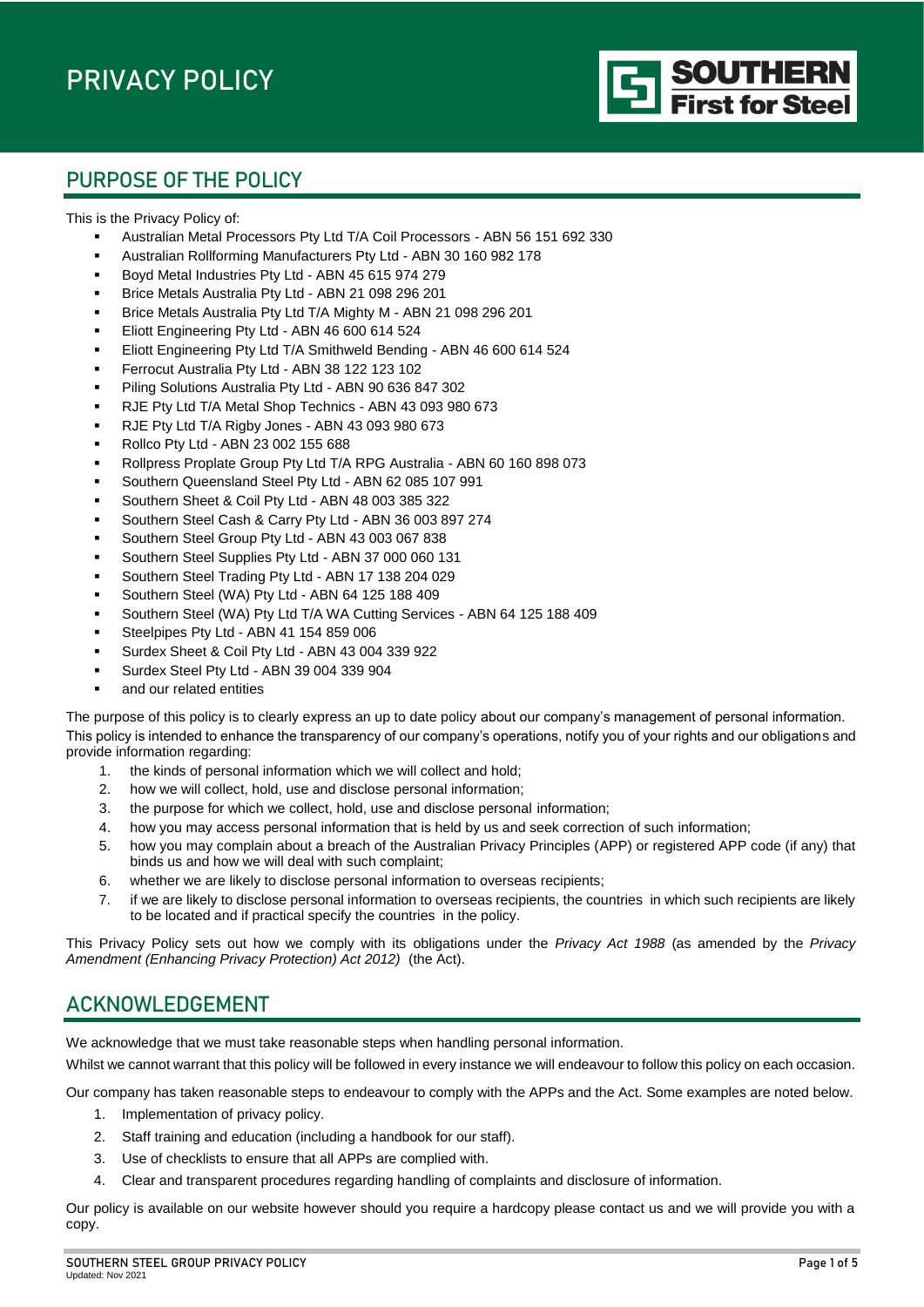# THE KINDS OF PERSONAL INFORMATION WHICH WE WILL COLLECT & HOLD

#### **COLLECTION**

It is our usual practice to collect personal information directly from the subject individual or their authorised representative(s).

Personal information means information or an opinion (including information or an opinion forming part of a database), whether true or not, and whether or not recorded in a material form, about an individual whose identity is apparent, or can reasonably be ascertained, from the information or opinion.

Some examples of some personal information we might collect are:

- 1. name;
- 2. address;
- 3. contact details such as phone number, email address; and
- 4. date of birth.

#### IDENTIFICATION

You may choose to interact with us using a pseudonym and/or not identify yourself.

In circumstances where we are required to do so, or are authorised by law, a court or tribunal to ask for your identification, we will request your personal information.

Further it is likely that it will be impractical for us to interact with you without some form of identification, and therefore we will request identification details from you at the beginning of each transaction.

For example we will not be able to open a commercial credit trading account or process a commercial credit application for you without obtaining identification details.

### HOW WE WILL COLLECT & HOLD YOUR PERSONAL INFORMATION

We only collect and hold personal information by lawful and fair means.

In some circumstances, we may collect and hold personal information that has been collected from a third party or publicly available source. This will likely occur in instances where:

- 1. you have consented for this collection (which would usually be via our privacy statement and/or credit application form); or
- 2. you would reasonably expect us to collect your personal information in this way and it is necessary for us to collect this information for a specific purpose (such as investigation of a complaint).

We will take steps to hold personal information in a manner which is secure and protected from unauthorised access.

Your information may be held in either a physical form or in electronic form on our IT system.

We will take steps to protect the information against the modification, disclosure or misuse by including such things as physical restrictions and password protection for accessing electronic IT systems.

We will also endeavour to ensure that our service providers have protection for electronic IT systems and other necessary restrictions.

We will endeavour to ensure our staff are trained with respect to the security of the personal information we hold and we will restrict any access where necessary.

We will endeavour to destroy and de-identify the personal information once it is no longer required.

In the event we hold personal information that is unsolicited and we were not permitted to collect it, the personal information will be destroyed as soon as practicable.

If we collect personal information about you from someone else, we will advise you as soon as practicable that this information has been collected and the circumstances which surround the collection.

**SOUTHERN**<br>First for Steel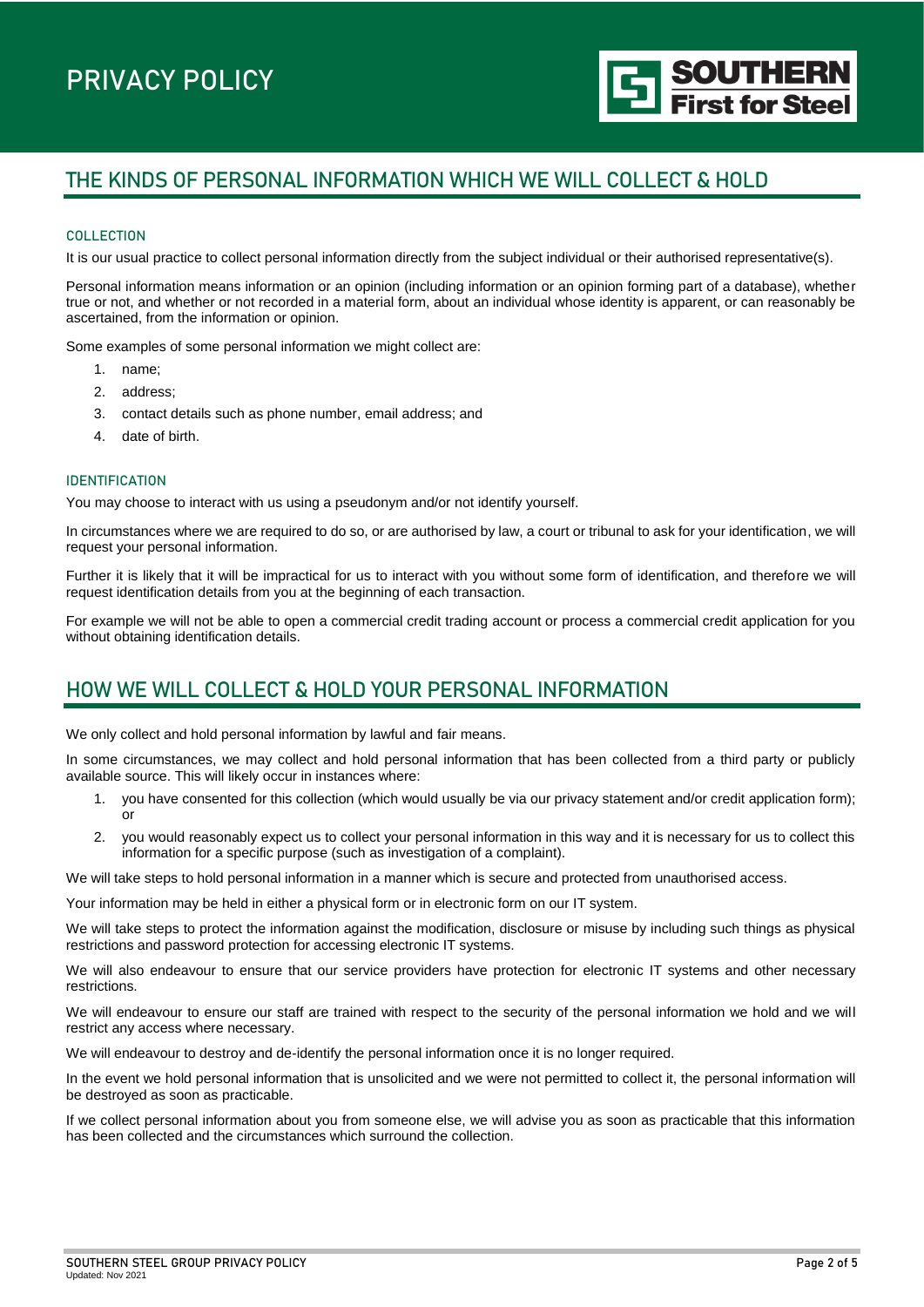

# THE PURPOSE FOR WHICH WE COLLECT & HOLD PERSONAL INFORMATION

We will endeavour to only collect and hold personal information which is relevant to the operation of our company.

Our purpose for collecting or holding personal information about you is so that it may be used directly for our functions or activities.

We may use your personal information for the functions or activities of our company to:

- 1. assess credit applications;
- 2. review existing credit terms;
- 3. assess credit worthiness;
- 4. collect overdue payments;
- 5. assess credit guarantees (current and prospective);
- 6. internal management purposes;
- 7. marketing;
- 8. sales;
- 9. business development purposes and direct marketing.

We may also collect personal information (including sensitive information) for both the primary purposes specified herein and purposes other than the primary purposes, including the purpose of direct marketing.

We may also collect personal information from other credit providers, Credit Reporting Bodies (CRB) and any other third parties for the purposes of our functions and activities including, but not limited to, credit, sales, marketing and administration.

# THE PURPOSE FOR WHICH WE USE & DISCLOSE PERSONAL INFORMATION

We will endeavour to only use and disclose personal information for the primary purposes noted above in relation to the functions or activities of our company.

In addition we may also use and disclose personal information (including sensitive information) for both the primary purposes specified herein and purposes other than the primary purposes, including the purpose of direct marketing.

Unless one or more of the below scenarios has occurred, we will take necessary steps to prevent personal information from being given to government agencies or other organisations.

- 1. You have provided your consent.
- 2. You would reasonably expect that your information would be so disclosed.
- 3. We have informed you that that your personal information will be provided to a third party.
- 4. We are required by law to provide your personal information to a government agency or other organisation.
- 5. The disclosure of the information will prevent a serious threat to somebody's life or health.
- 6. The disclosure of the information is reasonably necessary for the enforcement of criminal law.

Further we will endeavour to only disclose personal information for the purpose in which it was collected, unless disclosure is reasonably necessary to:

- 1. assist in locating a missing person;
- 2. lessen or prevent a serious threat to life, health or safety;
- 3. take appropriate action with suspected unlawful activity or serious misconduct;
- 4. facilitate or assist with diplomatic or consular functions or activities;
- 5. assist certain defence force activities outside Australia;
- 6. establish or exercise a defined legal or equitable claim; or
- 7. facilitate or assist confidential alternative dispute resolution activities.

We will take steps not to disclose personal information for direct marketing purposes unless consent has been provided.

In any event you will be provided with an opt out option with respect to direct marketing should you wish to be excluded from direct marketing.

We will record this information on our opt out register.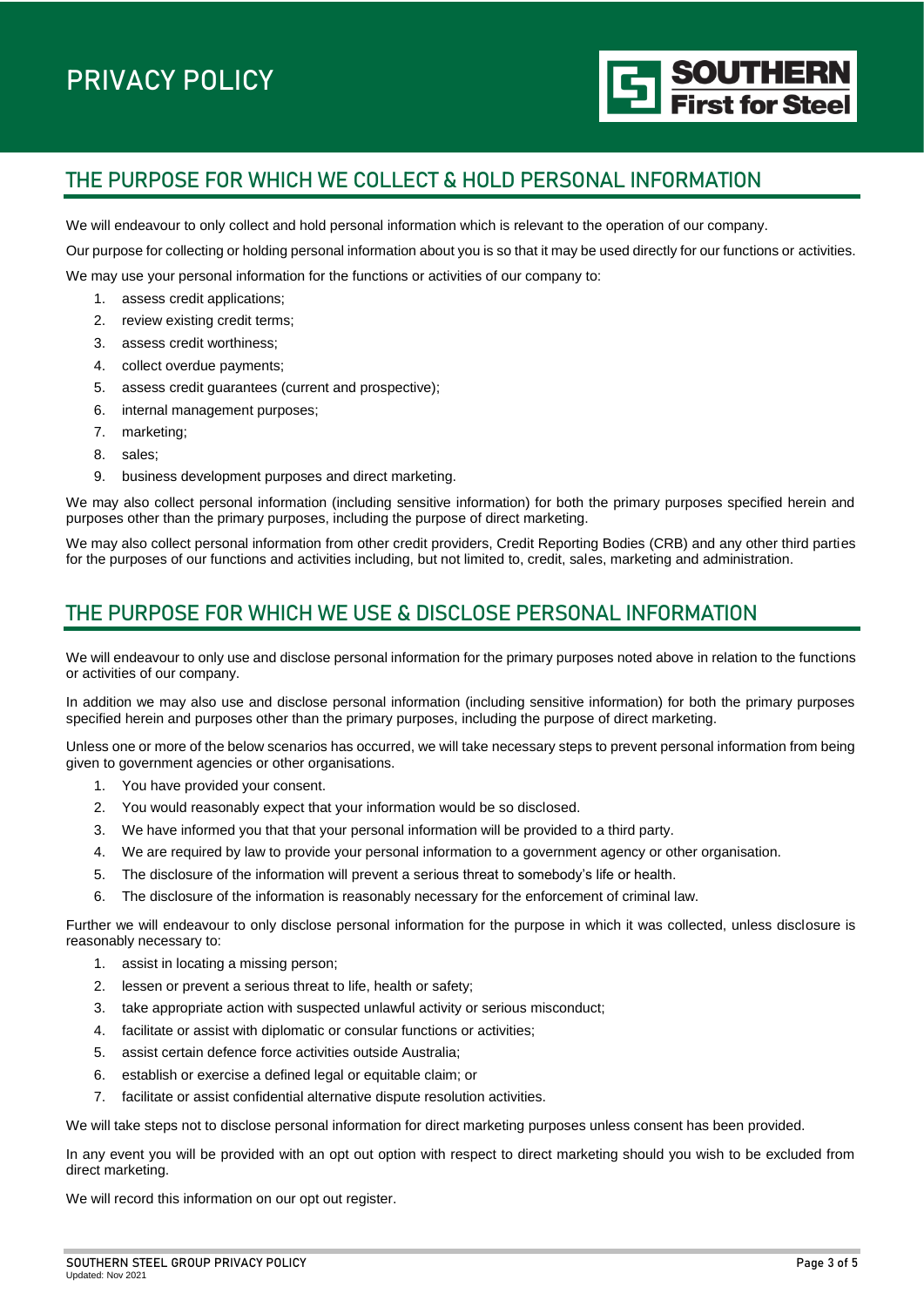We will endeavour not to use or disclose a government related identifier unless:

- 1. the use or disclosure of the identifier is reasonably necessary for us to verify your identity for the purposes of our activities or functions; or
- 2. the use or disclosure of the identifier is reasonably necessary for us to fulfil our obligations to an agency or a State or Territory authority; or
- 3. the use or disclosure of the identifier is required or authorised by or under an Australian law or a court/tribunal order; or
- 4. a permitted general situation (as that term is defined in the Act) exists in relation to the use or disclosure of the identifier; or
- 5. we reasonably believe that the use or disclosure of the identifier is reasonably necessary for one or more enforcement related activities conducted by, or on behalf of, an enforcement body.

#### DISCLOSURE TO CRB'S

We may disclose personal information to a CRB in accordance with the permitted disclosures as defined under the Act.

We may disclose your Credit Information to the following CRB's listed below:

- Illion 479 St Kilda Rd Melbourne VIC 3004 Tel: 13 23 33
- CreditorWatch Level 13, 109 Pitt St Sydney NSW 2000 Tel: 1300 501 312
- **NCI** Level 2, 165 Grenfell St Adelaide SA 5000 Tel: 1800 882 820
- **Equifax Australia** Level 15, 100 Arthur St North Sydney NSW 2060 Tel: 1300 921 621
- Experian Level 6, 549 St Kilda Rd Melbourne VIC 3004 Tel: 03 9699 0100

**SOUTHERN**<br>First for Steel

A copy of the credit reporting policy for the CRB's listed above will be available on their website or will be provided in hard copy upon request.

#### HOW YOU MAY ACCESS YOUR PERSONAL INFORMATION

You are entitled to access your personal information held in our possession.

We will endeavour to respond to your request for personal information within a reasonable time period or as soon as practicable in a manner as requested by you. We will normally respond within 30 days.

You can make a request for access by sending an email or letter addressed to our Privacy Officer, details specified below.

 The Privacy Officer Southern Steel Group Pty Ltd 319 Horsley Road Milperra NSW 2214 Tel: 02 9792 2099 Fax: 02 9774 2504 Email: [privacyofficer@southernsteel.com.au](mailto:privacyofficer@southernsteel.com.au)

With any request that is made we will need to authenticate your identity to ensure the correct person is requesting the information.

We will not charge you for making the request, however if reasonable we may charge you with the costs associated with your request.

You will only be granted access to your personal information where we are permitted or required by law to grant access. We are unable to provide you with access that is unlawful.

Further we are not required to and will not give access to personal information to the extent that:

- 1. we reasonably believe that giving access would pose a serious threat to the life, health or safety of any individual, or to public health or public safety; or
- 2. giving access would have an unreasonable impact on the privacy of other individuals; or
- 3. the request for access is frivolous or vexatious; or
- 4. the information relates to existing or anticipated legal proceedings and the information would not be accessible in normal discovery procedures; or
- 5. giving access would reveal the intentions of us in relation to negotiations and this disclosure would prejudice those negotiations; or
- 6. denying access is required or authorised by or under an Australian law or a court/tribunal order; or